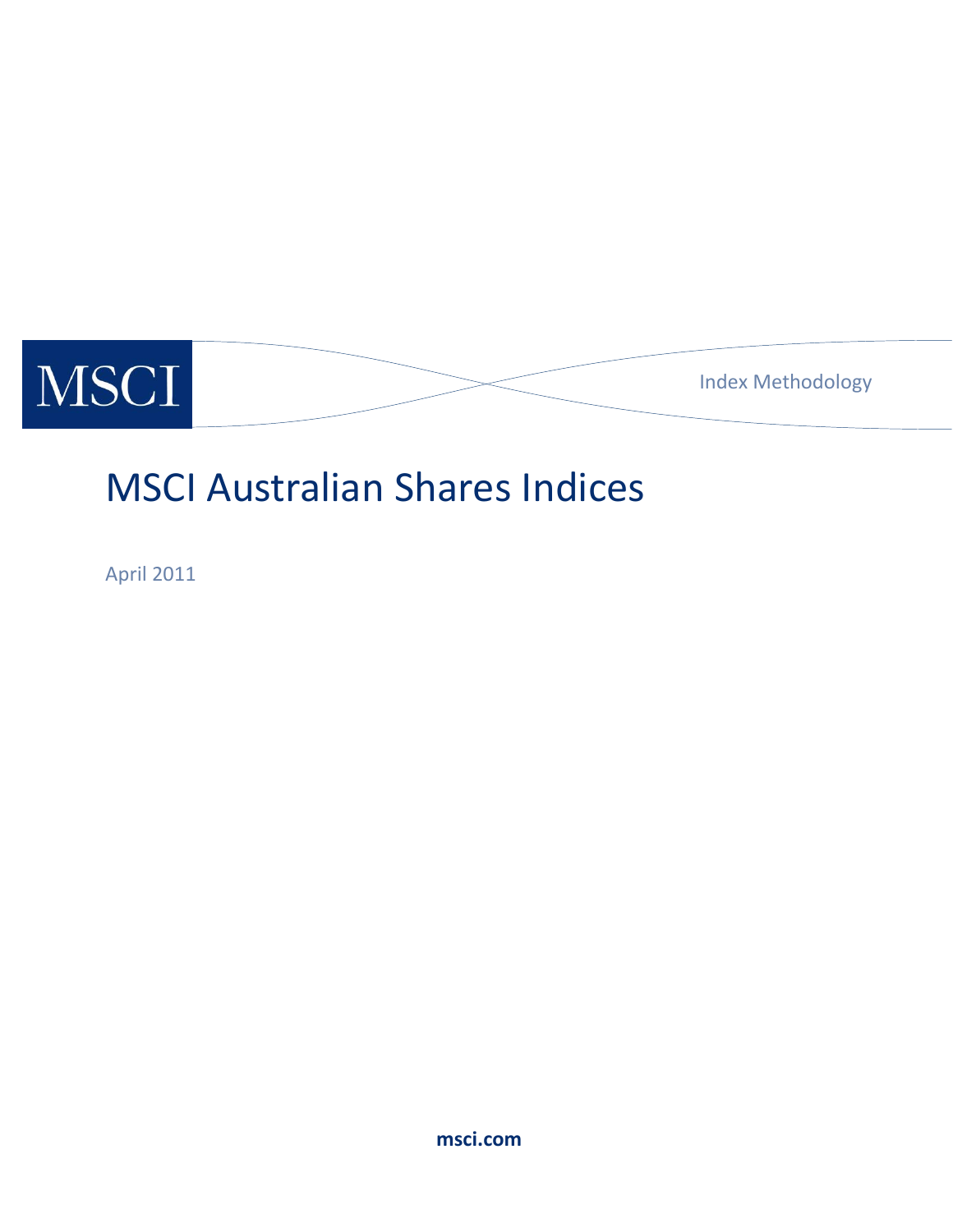### Introduction

The MSCI Australian Shares Indices are free float-adjusted market capitalization indices designed to reflect the performance of companies in the domestic Australia equity market.

Based on transparent and objective rules, The MSCI Australian Shares Indices are intended to provide:

- Exhaustive coverage of the investable opportunity set with non-overlapping size and style segmentation from the perspective of domestic Australian investors.
- A strong emphasis on investability and replicability of the indices through the use of size and liquidity screens.
- A complete and consistent index family, with Standard (Large + Mid Cap), Large Cap, Mid Cap, Small Cap, and Investable Market Indices (Large + Mid + Small).
- Timely and consistent treatment of corporate events and regular index rebalancing. A balance between index stability and reflecting changes in the opportunity set in a timely way.

## Index Construction and Maintenance Methodology

### Index Construction

The MSCI Australian Shares Indices use an index construction and maintenance methodology similar to the MSCI Australia Indices that are constructed under the MSCI Global Investable Market Indices (GIMI) Methodology<sup>1</sup>. The MSCI Australian Shares Indices have identical index constituents as the MSCI Australia Indices but are free float-weighted from the perspective of domestic Australian investors.

The process of determining the free float-adjusted market capitalization of securities involves:

- Defining and estimating the free float available to Australian domestic investors for each security
- Assigning a Domestic Inclusion Factor (DIF) to each security
- Calculating the free float-adjusted market capitalization of each security

MSCI defines the DIF of a security as the proportion of tradable shares outstanding that are deemed to be available for purchase in the public equity markets by the Australian domestic investors. In practice, limitations on free float available to domestic investors also include strategic and other shareholdings that are not considered as free float. The DIF estimation is not constrained by the foreign ownership limit (FOL) which is applicable only to foreign investors.

MSCI estimation of free float is based solely on publicly available shareholder information obtained from multiple information sources. For each security, all available shareholdings are considered where public data is available, regardless of the size of the shareholding. MSCI may consult with analysts, other industry experts and official company contacts, particularly where disclosure standards or data quality make the estimation of free float difficult.

 $\overline{a}$ 

<sup>&</sup>lt;sup>1</sup> For a description of the MSCI GIMI methodology, see: <http://www.msci.com/products/indices/size/standard/methodology.html>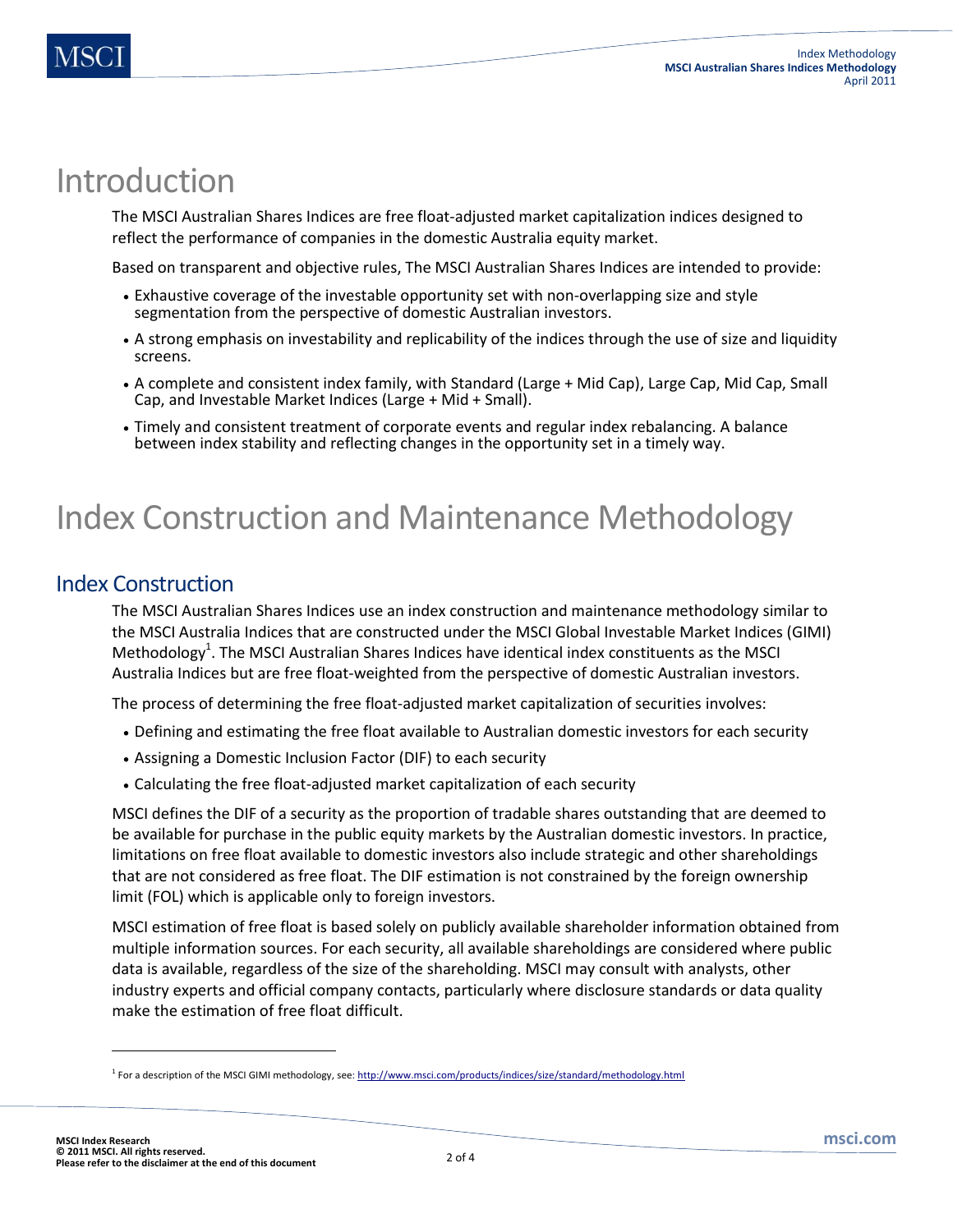#### Quarterly Index Review

The composition of the underlying MSCI Australian Shares Indices is reviewed on a quarterly basis as part of the quarterly rebalancing process of the MSCI Global Investable Market Indices.

The objective of the Semi-Annual Index Reviews (SAIRs) is to systematically reassess the various dimensions of the Equity Universe for all markets on a fixed semi-annual timetable, whilst the objective of the Quarterly Index Reviews (QIRs) is to reflect timely significant market driven changes that were not captured in the index at the time of their actual occurrence but are significant enough to be reflected before the next SAIR. The SAIRs are conducted in May and November and Quarterly Index Reviews in February and August.

Any changes to the index membership and the number of shares of the underlying MSCI Australia Indices would be reflected in the MSCI Australian Shares Indices simultaneously. These changes to the MSCI Australian Shares Indices are typically implemented at the end of February, May, August and November to coincide with the implementation of the regular index reviews of the MSCI Global Investable Market Indices.

#### Quarterly Changes in Domestic Inclusion Factors (DIFs)

During a QIR, changes in DIFs can result from significant changes in free float estimates, which could be a result of events such as large market transactions involving changes in strategic ownership, end of lock-up periods or expiration of loyalty incentives for otherwise non-strategic, shareholders, etc. DIF changes resulting from a change in free float of less than 1% will not be implemented.

During a SAIR, changes in DIFs can result from:

- The implementation of the Annual Full Country Float Review. Once a year a detailed review of the shareholder information used to estimate free float for constituent and non-constituent securities is carried out for each country. The review is comprehensive, covering all aspects of shareholder information. This annual review is then implemented at one of the SAIRs, according to a published schedule.
- As a result of corporate events that occurred during the course of the past quarter. These are identical to those typically implemented during QIRs.

#### Ongoing Event-Related Maintenance

Any changes to the composition of the underlying MSCI Australia Indices, including early inclusion and deletions, would automatically be reflected in the MSCI Australian Shares Indices. As part of ongoing event-related maintenance, any changes to the DIF of the index constituents of the MSCI Australian Shares Indices would also be implemented on a timely basis.